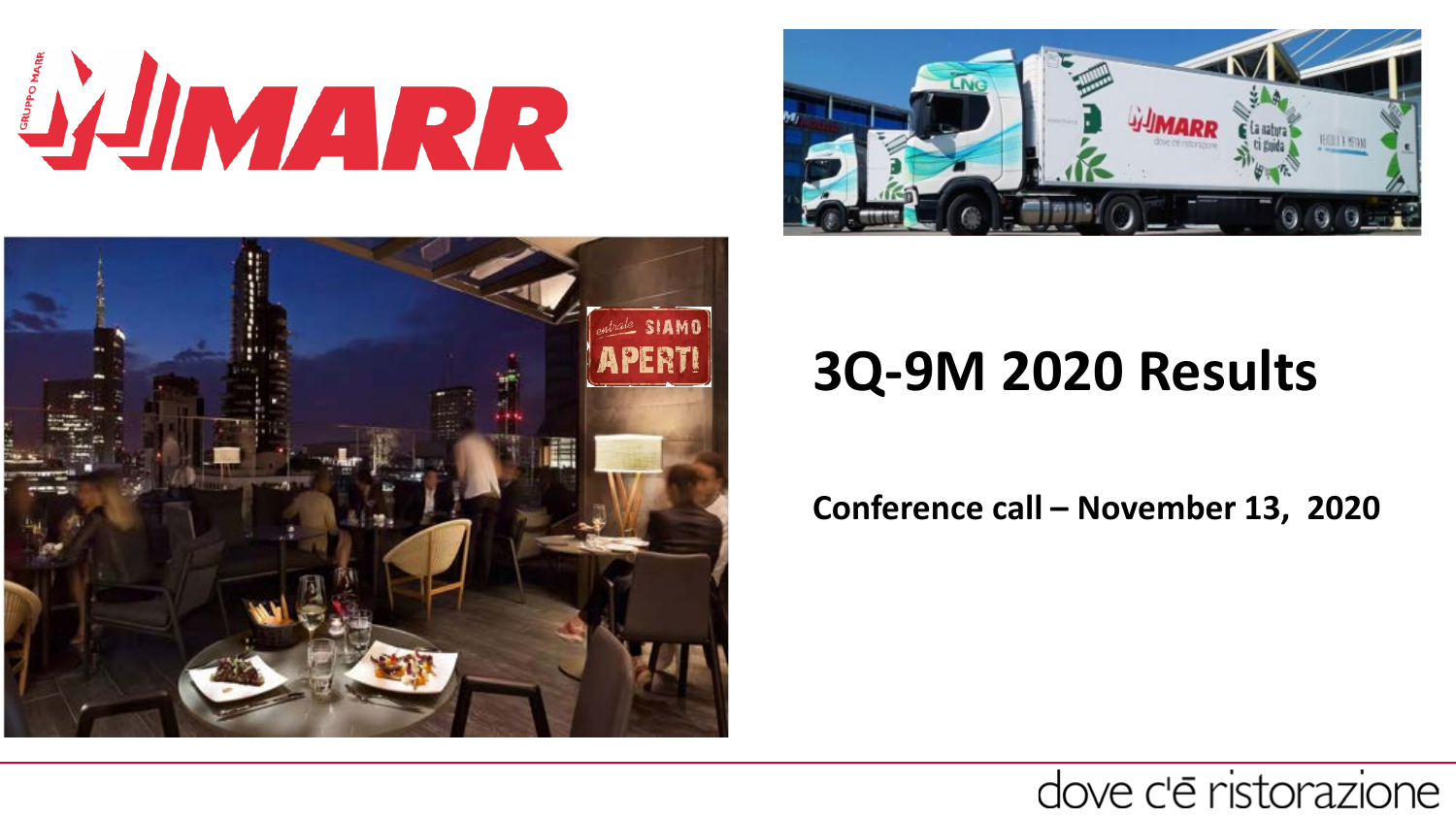This presentation is being shown to you solely for your information and may not be reproduced, distributed to any other person or published, in whole or in part, for any purpose.

The information in this presentation could include forward-looking statements which are based on current expectations and projections about future events. These forward-looking statements are subject to risks, uncertainties (including those on the duration and severity of the COVID-19 outbreak and from the restrictive measures taken to face it) and assumptions about the Company and its subsidiaries and investments. Including, among other things, the development of its business, trends in its operating industry, and future capital expenditures and acquisitions. In light of these risks, uncertainties and assumptions, the events in the forward-looking statements may not occur. No one undertakes to publicly update or revise any such forward-looking statements.

The Group's business is also correlated to tourism flows. Q1 and Q4 represent the low point of the business year, whereby Q2 and Q3 the peak of the seasonality. Therefore quarterly sales, operating results, trade net working capital and net financial indebtedness are impacted by the seasonality and may not be directly compared or extrapolated to obtain forecasts of year-end results.

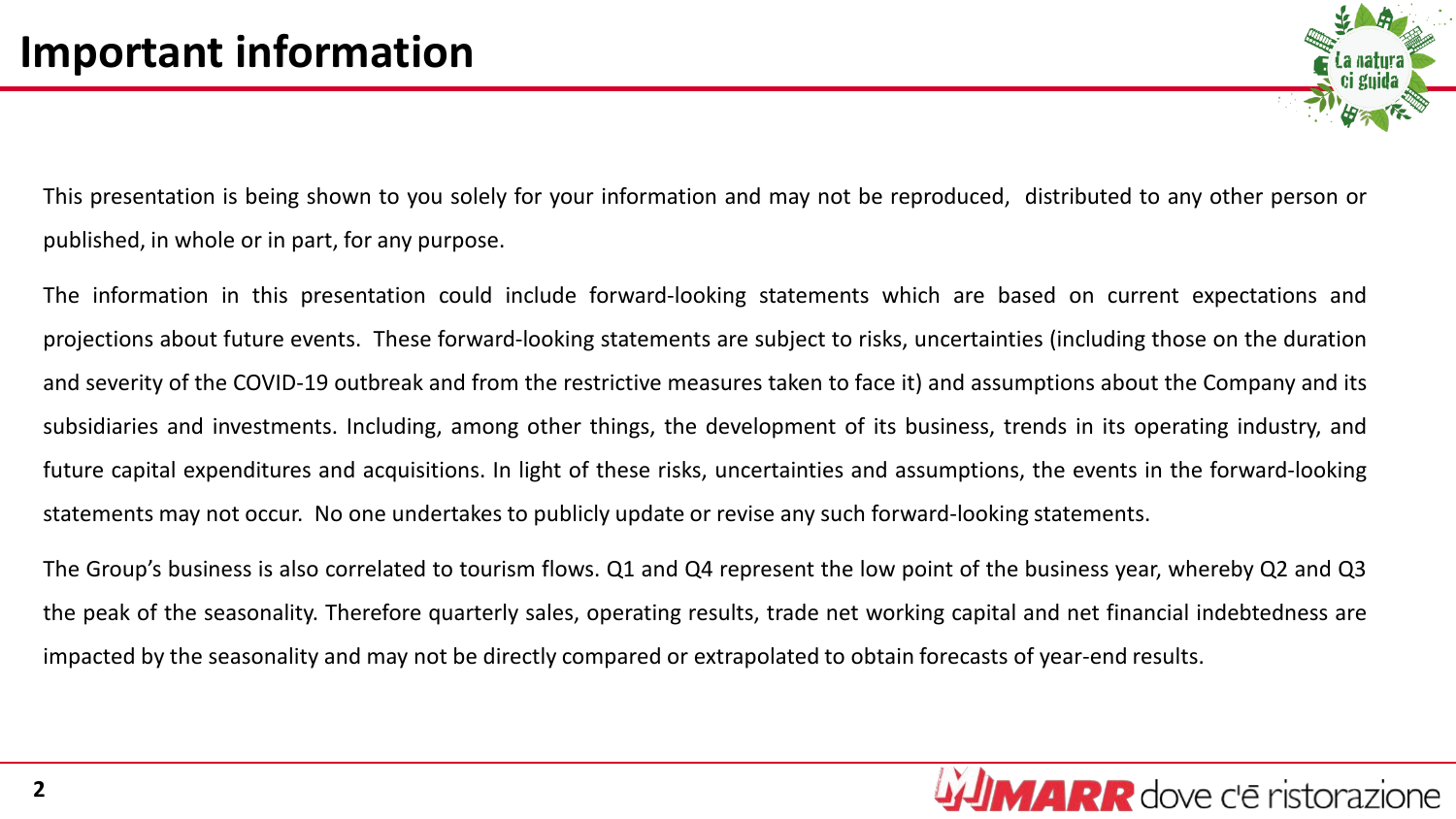thanks to a Net Income of Q3 2020 of 15.1€m - The further increase of the solidity of the financial structure is confirmed with a Net Debt of 216.5€m as at 30 September 2020 decreasing compared to 262.6€m as at 30 June and 275.4€m as at 31 March last

- 2019) and brought revenues at the end of the 9M 2020 to 856.1€m (-34.3% vs 9M 2019) Recovery of Q3 2020 vs the 1H 2020 was also in terms of
	- operating profitability: EBITDA in Q3 reached 32.7€m (8.0% EBITDA margin) and 33.2€m in the 9M period (3.9% EBITDA margin)

- Total revenues in Q3 2020 amounted to 409.0€m (-19.7% vs Q3

- Cautious increase of provisions for Bad Debts was confirmed: 15.1€m in the 9M 2020 period vs 10.4€m in 2019
- Net results at the end of the 9M reverted to positive  $(+1.0)$  $(-1.0)$



**MARR** dove c'è ristorazione

**Financial highlights** *as at 30 September <sup>2020</sup>*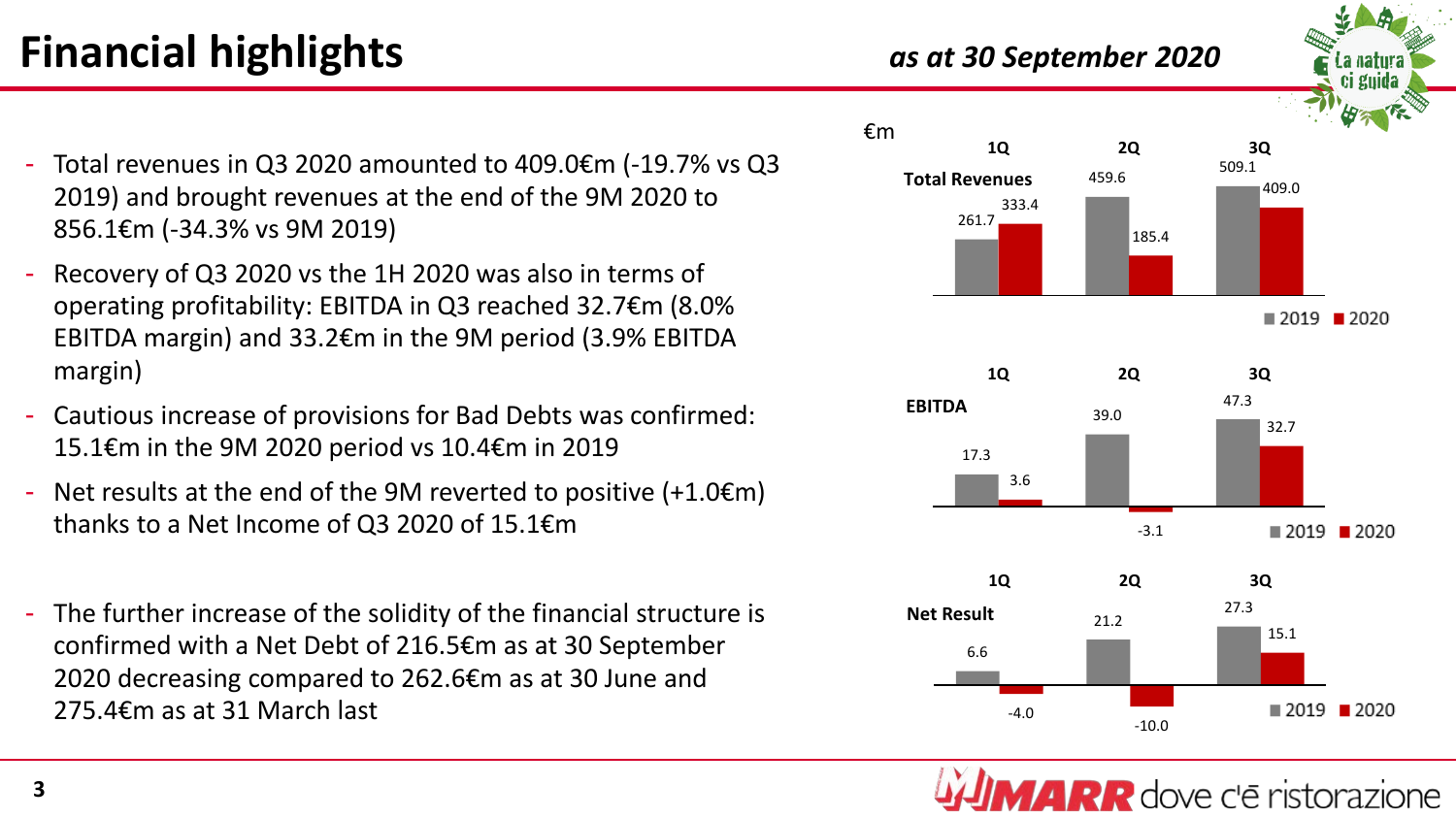- Since the beginning of the pandemic MARR has defined a strategic approach and related guidelines aimed at maintaining a strong relationship with its partners and the reference Market and based on **5 strategic priorities**: i) strengthening of liquidity; ii) tight management of operating costs; iii) consolidation of its leading position; iv) seizing new business opportunities;  $v$ ) further strengthening of competitive position
- In addition, MARR further strenghened its **integrated approach**  (through its logistic network and sales organization) combined with "phygital marketing" solutions in order to reinforce the partnership with the Client and offering solutions adequate to new needs and fostering new business opportunities: e.g. lines of products for food delivery and take away, products for hygenization, sanification and security, fresh products (fruit and vegetable and seafood)
- Thanks to the implementation of strategic priorities and sales and operating initiatives MARR was able to strengthen its presence in the Market and to take and to take a faster advantage of the recovery of 3Q



\* *Congiuntura Confcommercio* data, October 2020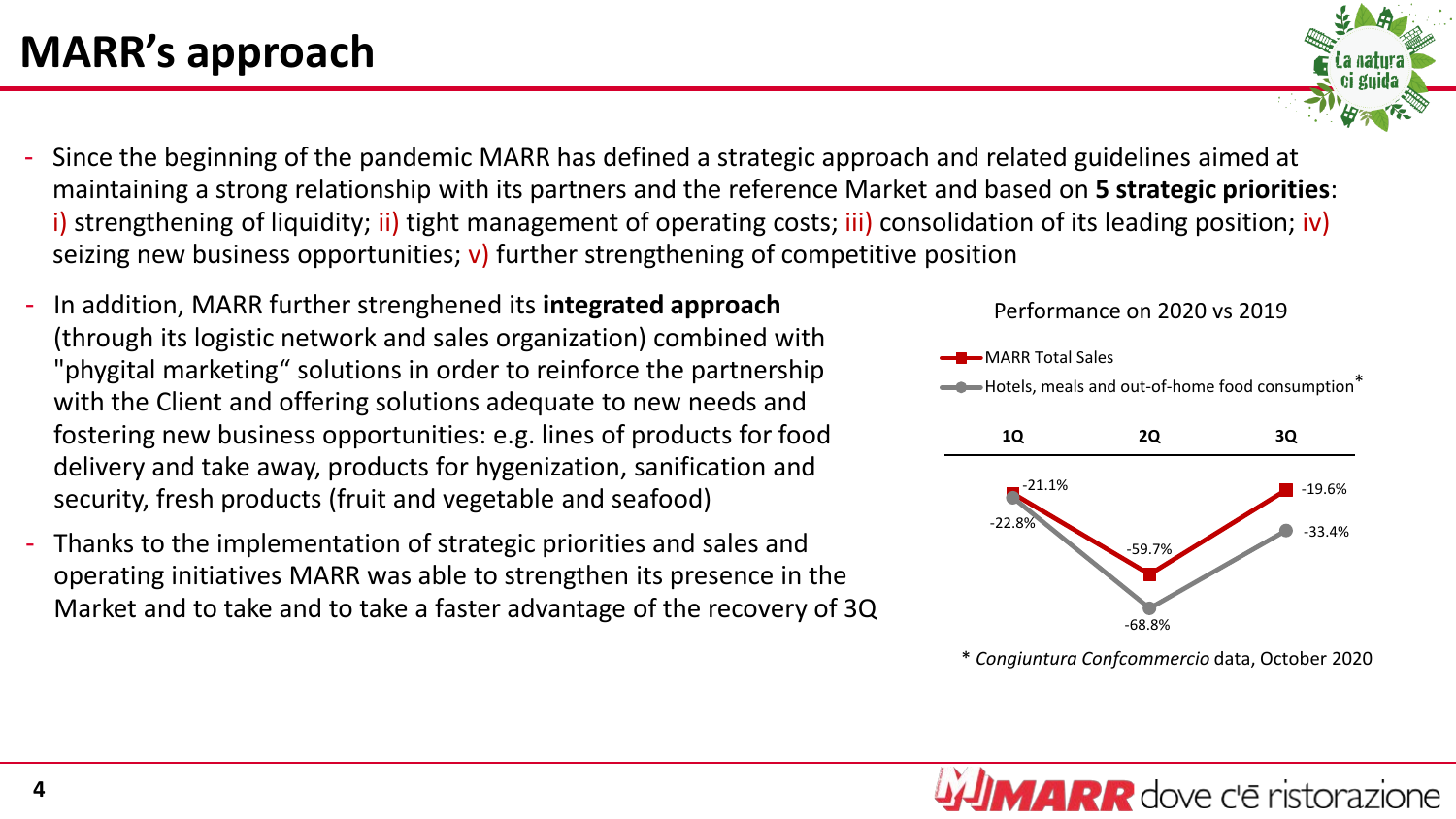### **Sales** *as at 30 September <sup>2020</sup>*





- With the reopening of foodservice activities on 18 May and of the mobility between Italian regions on 3 June, restaurants activities and domestic touristic flows recovered driving the improvement of Street Market sales in 3Q
- Hotels more exposed to foreign tourism (typically part of Chains of hotels) suffered the lack of incoming flows with consequent penalization of the Chains and Groups subsegment within the National Account segment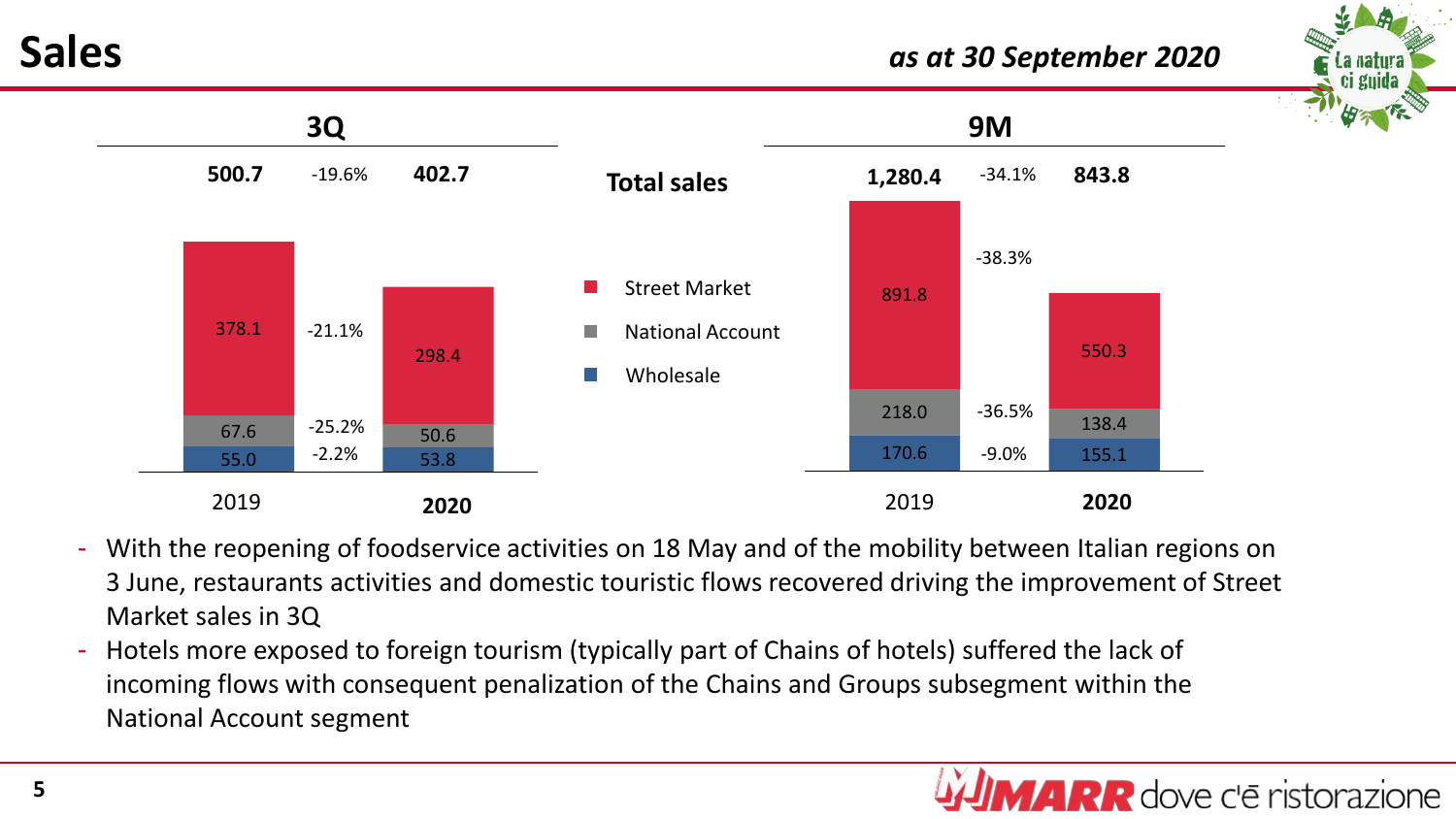## **Street Market and National Account segments**

and Hotels categories



SM+NA Sales by month – incidence on PY



La natur ci guida







**MARR** dove c'è ristorazione

- Over 3Q, clients served and increase of penetration recovered month by month and driven by the Restaurants category
- The Hotels category continued to suffer especially those in Large and Art Cities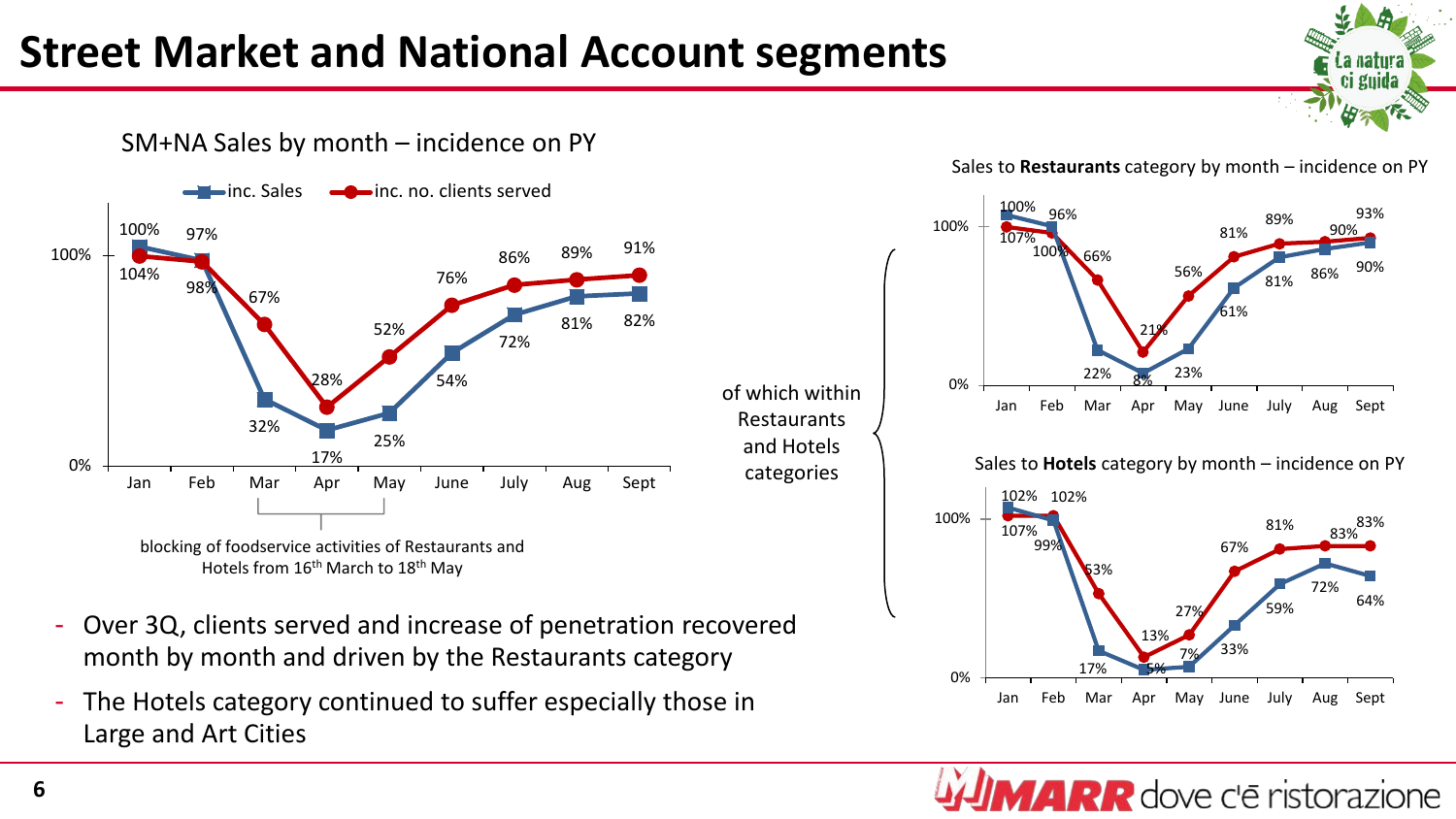## **Dynamics in operating profitability**



- After the one-off effects related to the lockdown between 1Q and 2Q, with the reopening of foodservice activities and the revert to the usual clients mix , the Gross Margin in the 3Q returned to the level of the previous year

€/kg trend in Street Market and National Account segments

la natul ci guid



The  $\epsilon$ /kg fully returned to the 2019 levels in the Summer period, after decreasing for the change in the sales mix during the lockdown period when consequently the dilution of the related operating costs was penalized

**ARR** dove c'è ristorazione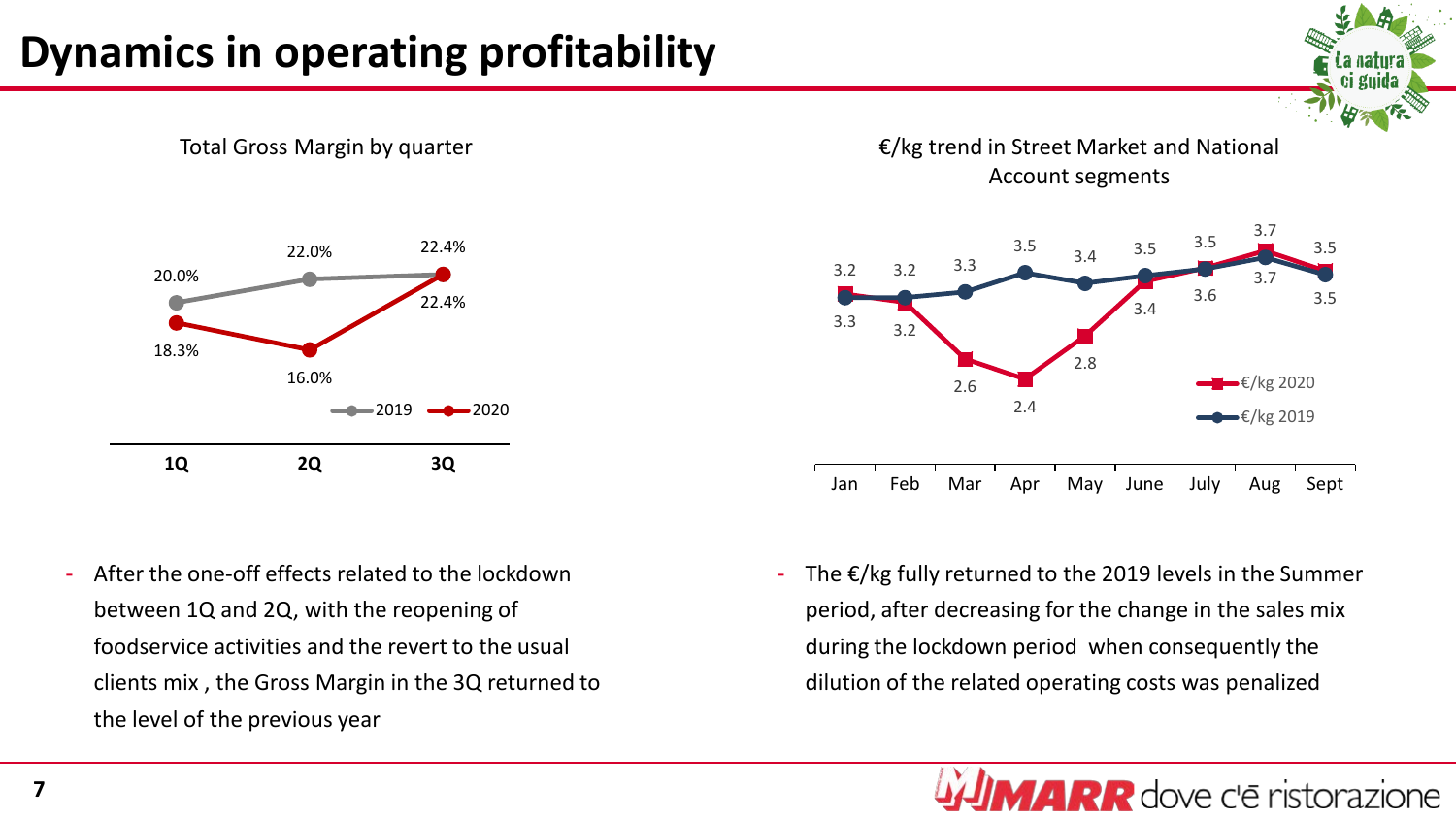

| 3Q 19    | $\%$     | 3Q 20    | $\%$     | €m                         | 9M 19     | $\%$     | 9M 20    | $\%$     |
|----------|----------|----------|----------|----------------------------|-----------|----------|----------|----------|
| 509.1    | 100.0%   | 409.0    | 100.0%   | <b>Total revenues</b>      | 1,302.1   | 100.0%   | 856.1    | 100.0%   |
|          |          |          |          |                            |           |          |          |          |
| (395.1)  | $-77.6%$ | (317.5)  | $-77.6%$ | Cost of goods sold         | (1,020.4) | $-78.4%$ | (687.1)  | $-80.3%$ |
| (56.9)   | $-11.2%$ | (50.6)   | $-12.4%$ | Services                   | (147.8)   | $-11.3%$ | (113.7)  | $-13.3%$ |
| (0.5)    | $-0.1%$  | (0.3)    | $-0.1%$  | Other operating costs      | (1.6)     | $-0.1%$  | (1.1)    | $-0.1%$  |
| (9.3)    | $-1.8%$  | (8.0)    | $-1.9%$  | Personnel costs            | (28.8)    | $-2.2%$  | (21.0)   | $-2.5%$  |
| 47.3     | 9.3%     | 32.7     | 8.0%     | <b>EBITDA</b>              | 103.6     | 8.0%     | 33.2     | 3.9%     |
|          |          |          |          |                            |           |          |          |          |
| (3.9)    | $-0.8%$  | (4.2)    | $-1.0%$  | D&A                        | (11.5)    | $-0.9%$  | (12.2)   | $-1.4%$  |
| (4.0)    | $-0.8%$  | (6.8)    | $-1.7%$  | Provisions                 | (10.8)    | $-0.8%$  | (15.7)   | $-1.8%$  |
| 39.4     | 7.7%     | 21.8     | 5.3%     | <b>EBIT</b>                | 81.3      | 6.2%     | 5.4      | 0.6%     |
| (1.2)    | $-0.2%$  | (1.3)    | $-0.3%$  | Net interest and ForEx     | (4.1)     | $-0.3%$  | (3.9)    | $-0.5%$  |
| 38.2     | 7.5%     | 20.5     | 5.0%     | <b>Profit before taxes</b> | 77.2      | 5.9%     | 1.5      | 0.2%     |
| (10.9)   | $-2.1%$  | (5.4)    | $-1.3%$  | <b>Taxes</b>               | (22.2)    | $-1.7%$  | (0.4)    | 0.0%     |
|          |          |          |          |                            |           |          |          |          |
| 27.3     | 5.4%     | 15.1     | 3.7%     | Net income                 | 55.1      | 4.2%     | 1.1      | 0.1%     |
| $-28.4%$ |          | $-26.5%$ |          | Tax rate                   | $-28.7%$  |          | $-28.1%$ |          |

- − Operating profitability was affected by dynamics in the GM and operating costs
- − Thanks to the careful recourse to the available labour law initiatives the Personnel costs were contained by almost 8€m
- − Provisions for Bad Debts were cautiously increased also in the 3Q reaching an increase of +4.7€m over the 9M period
- − Net Result at the end of the 9M reverted to positive thanks to the Net Income of the 3Q

**MARR** dove c'è ristorazione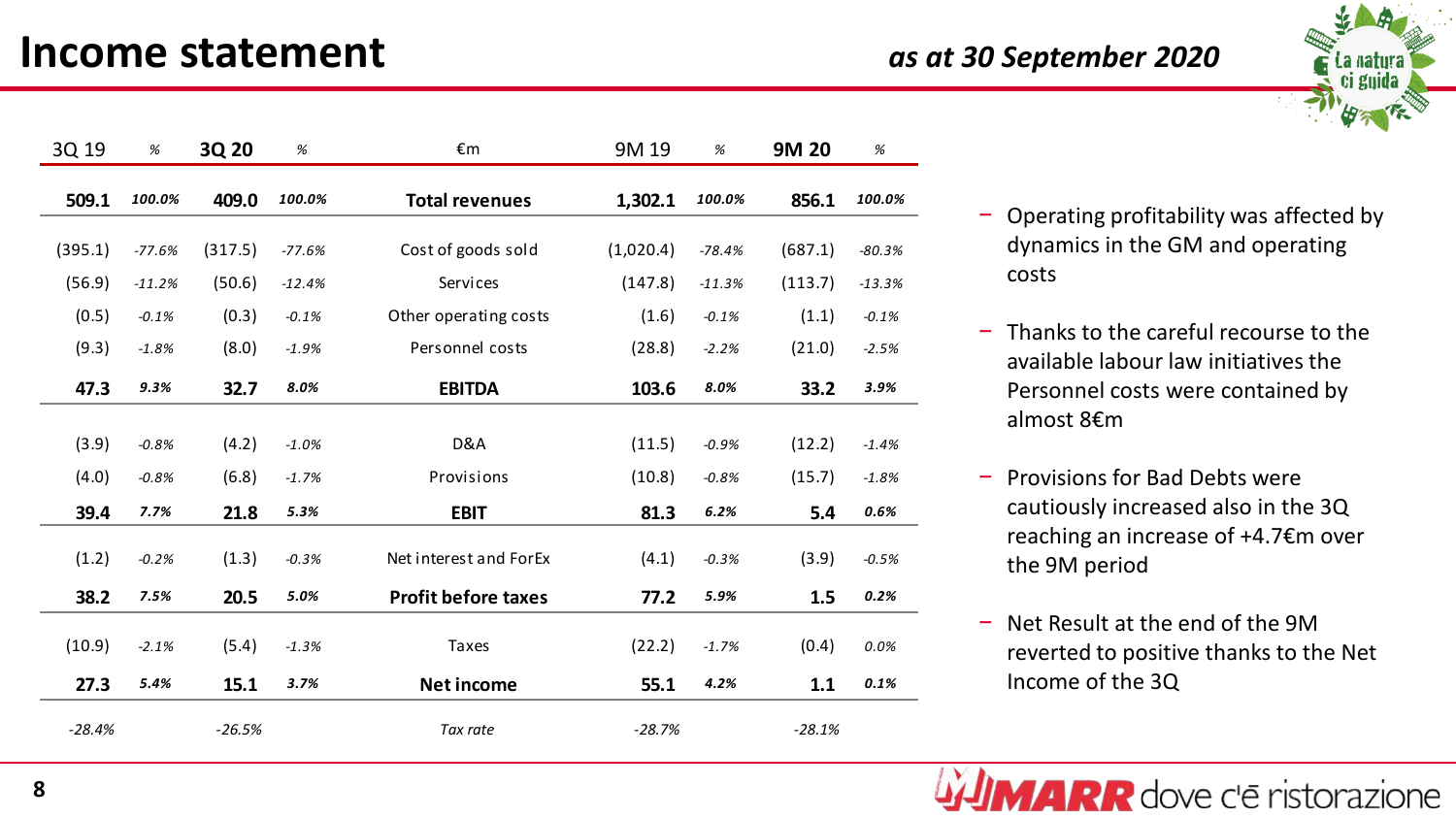### **Trade NWC**

| 30.06.19 | 30.09.19 | €m                      | 30.06.20 | 30.09.20 |
|----------|----------|-------------------------|----------|----------|
| 408.9    | 421.0    | Accounts Receivable     | 333.7    | 388.3    |
| 184.1    | 148.1    | Inventory               | 148.3    | 122.4    |
| (386.9)  | (375.0)  | <b>Accounts Payable</b> | (204.0)  | (280.6)  |
| 206.1    | 194.1    | <b>Trade NWC</b>        | 278.0    | 230.1    |

2019 Accounts Receivable and Payable have been restated respectively net of Payable for rebates to clients and Receivable for premiums to suppliers previously accounted for in Others Payable and Receivable

| 30.06.19 | 30.09.19 | €m                  | 30.06.20 | 30.09.20 |
|----------|----------|---------------------|----------|----------|
| 206.1    | 242.1    | Liquidity           | 174.9    | 235.4    |
| (159.3)  | (200.2)  | Short-term Net debt | (229.8)  | (151.1)  |
| (258.0)  | (226.7)  | Long-term debt      | (207.8)  | (300.8)  |
| (211.2)  | (184.7)  | <b>Net Debt</b>     | (262.6)  | (216.5)  |



- Trade NWC as at 30 September 2020 decreased by ca 48€m compared to 30 June last
- In relation to the decrease of sales to the structured clients, the accounts receivable lack ca 45€m of securitization compared to previous year
- Management guidelines of Trade NWC remain: i) credit collection and monitoring credit risk, with a selected approach for supporting the Market recovery, safeguarding the company assets; ii) turnover of inventory; iii) re-alignement of payables with receivables
- **Net Debt Figure 2020** Liquidity increased and Net Debt decreased compared to 30 June last
	- After the obtainment of all "covenant holidays" relating to the assessment as at 30 June last, as at 30 September 2020 ca 101€m revert to be classified as long term portion of debt compared to 30 June 2020
	- As of today "covenant holidays" have been obtained also for all loans for which the covenant assessment is provided for as at 31 December 2020
	- It is expected that over the next few weeks MARR will be able to obtain a medium-long term loan of 80€m guaranteed by SACE according to the socalled "Liquidity Decree": new resources for financing the investments

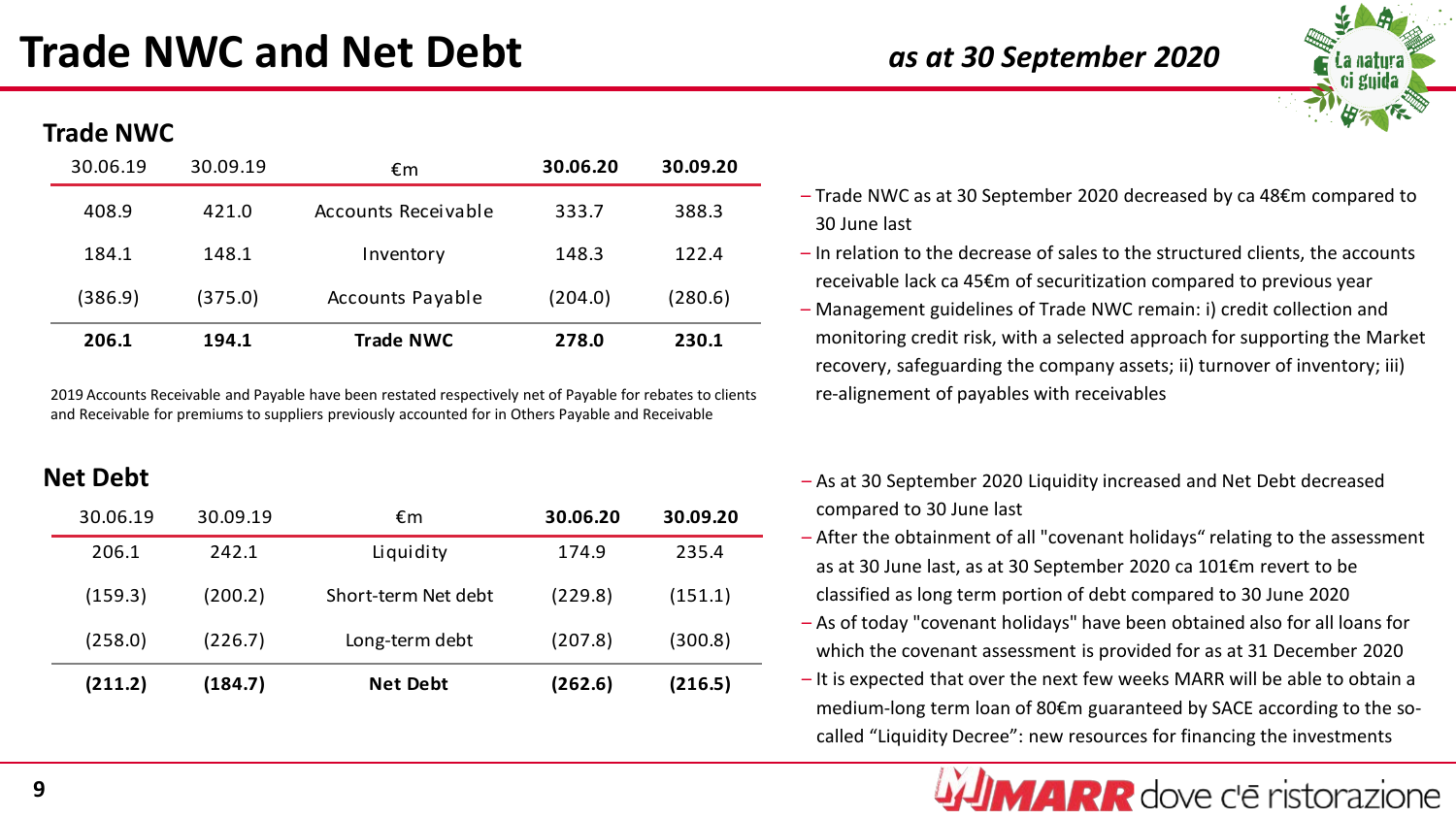- October for MARR started with a revenues trend in line with that of the third quarter, but total revenues of the month were positioned at about 70% compared to October 2019, as a consequence of the restrictions imposed on the foodservice activities by the Prime Minister's Decree of 25 October. The 4Q will be affected by the dynamic measures that characterize the Prime Minister's Decree of 3 November and which will be in force until 3 December. It should be remembered that the month of November has historically been of modest significance for MARR Post
- The second pandemic wave that has hit Italy in recent weeks is expected to lead only to a shortterm postponement in the recovery of out-of-home food consumption. In fact, the trend in the third quarter confirms that habits and styles that characterize the foodservice regain the upper hand as soon as conditions allow it
- MARR maintains its objective of pursuing a constant and continuous growth of its market share, through its: i) 5 strategic priorities for the management of this special situation; ii) integrated approach; iii) commercial and management initiatives having at the center the client
- Aware of its leading position in the market, MARR has also started a process of strengthening its approach to Sustainability by implementing projects in each of the three ESG areas



e altre persone arr spa le La buona ristorazione è sempre alla ricerca d luzioni innovative che "snelliscono" la preparazione nza compromettere la qualità. I PORZIONATI di carne MARR sono prodotti "ready to use" una selezione di carn di alta qualità lavorate accuratamente e confeziona: sottovuoto o in skin Hai già provato la nostra TAGLIATA DI SCOTTONA?

**MARR** dove c'è ristorazione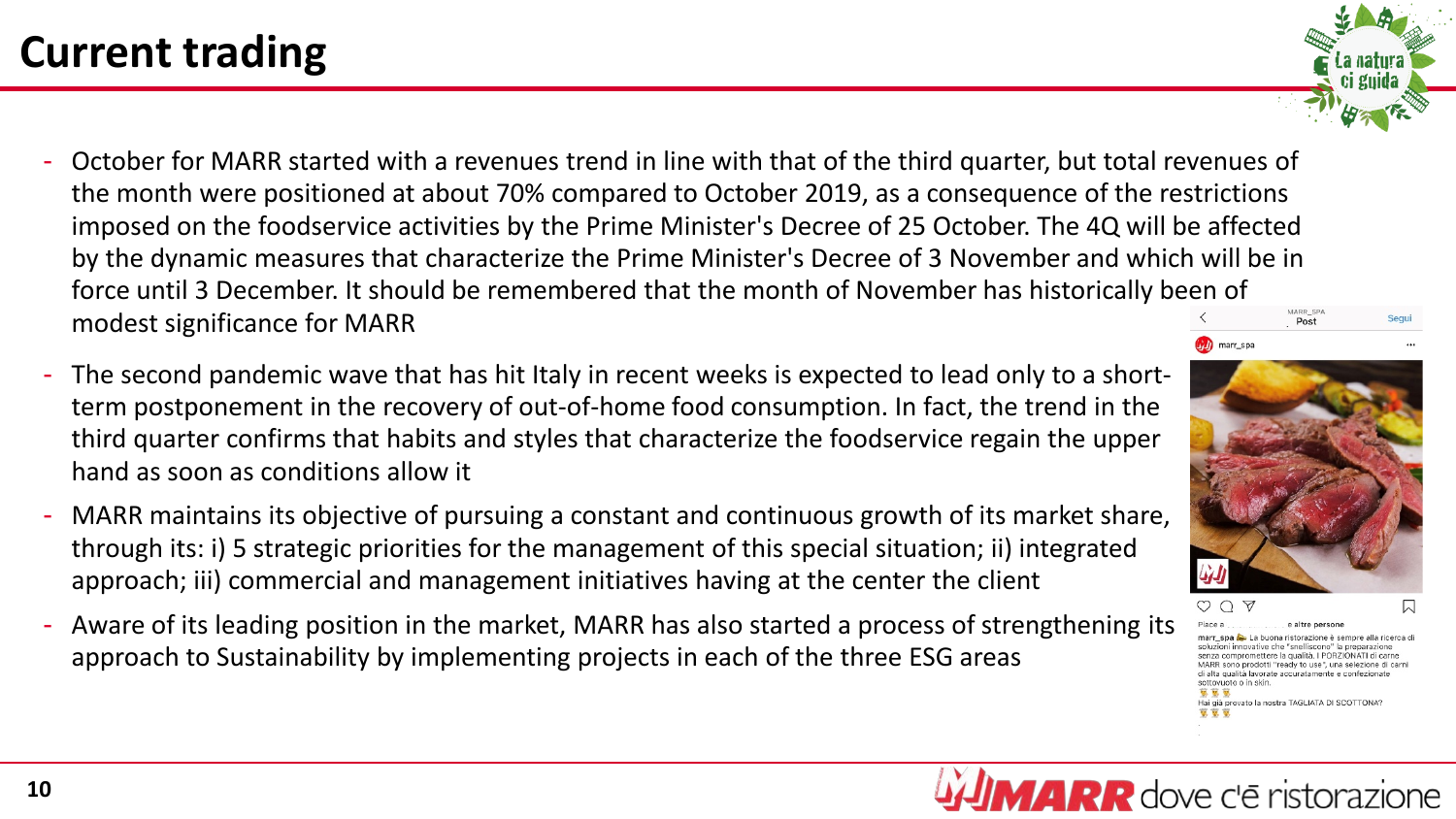## **MARR and ESG**

With almost 50 years of activity and 15 years of listing on the STAR segment ("*Segmento Titoli Alti Requisiti*" – High requirements segment) of the Italian Stock Exchange, the Sustainable Development is in the DNA of MARR

In MARR there is a clear approach towards Sustainability [\(https://www.marr.it/en/sustainability](https://www.marr.it/en/sustainability)) and ESG matters [\(https://www.marr.it/en/gruppo/corporate-responsibility\)](https://www.marr.it/en/gruppo/corporate-responsibility)

- **Environment**, as stated in the claim "**La natura ci guida**" (driven by the Environment), is a priority for MARR:



- activities aimed at minimising the use of resources and favouring the spread of **sustainable products** (available on the MARR Catalogue [https://catalogo.marr.it/catalogo\)](https://catalogo.marr.it/catalogo) including organic products, PGI and DPO products, traditional agri-food products and certified products from organic farming, fair trade products and sustainable fishing products are carried out. In addition 0 Km products and short chain products are also supplied

- engagement towards Green Products which enables Clients to implement a policy of Green purchases consistent





- MARR's stocking platforms are **certified ISO 14001** (Environmental Management Systems)

with the National Action Plan for GPP (Green Public Procurement)



- In terms of sustainable fishing, MARR obtained the **MSC and ASC certifications** of the Chain of Custody; a voluntary certification for the "**Sustainable Fish Supply Chain**" aimed at counteracting the IUU (Ilegal Unreported Unregulated) fishing is also in place. MARR is committed to the **Animal Welfare** with a long term strategy, of which the obtainment by DQS CFS Gmbh of the certification for the supply chain of laying hens is a first step
- MARR's focus on **Food Health and Safety** is constituted by an articulated system of certifications([https://www.marr.it/en/group/quality\)](https://www.marr.it/en/group/quality)



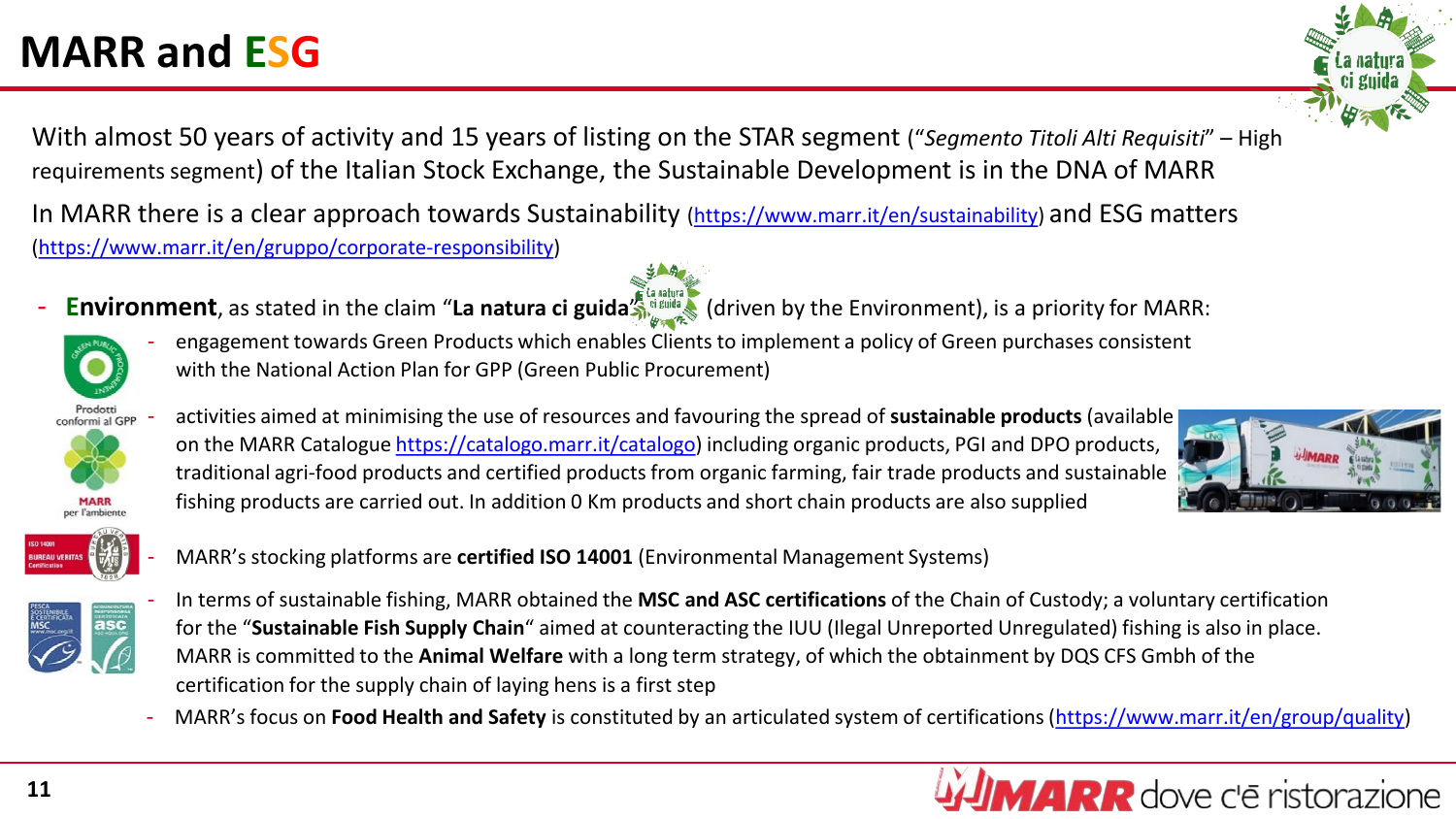### **MARR and ESG**

- 
- **Social** the reference points for promoting principles of legality, transparency and correctness in the relations within and outside the Company are represented by the **Organizational Model** (Legislative Decree 231/2001) adopted by MARR since 2003, the related **Code of Ethics** (disseminated to all employees) and the **Anti-corruption policy** ([https://www.marr.it/en/corporate-governance\)](https://www.marr.it/en/corporate-governance):
	- Implementation and update of the Model and observance and adequacy of the Code are in delegated to a Supervisory Board (for the Organisational Model) made up by the members of the Statutory Auditors (3 people) having available a whistleblowing system trough which employees can report on the application of the Model and the Code
	- Professional growth of employees and collaboratorsis promoted also trough the e-learning platform of MARR Academy and specific training is delivered for Safety risks. Within this framework, it is worth mentioning that the Company has taken out insurance for the Covid risk to the benefit of its collaborators
- **Governance** MARR's governance structure is described in the **Rules of self-discipline** and its activities are reported in the annual **Corporate Governance Report** ([https://www.marr.it/en/corporate-governance\)](https://www.marr.it/en/corporate-governance). With the BoD appointed by the **Shareholders' Meeting of 28 April 2020** the Governance has been modulated in order to be further **flexible** in the definition of the strategies. In this sense the **BoD** was reduced to **7 members** (previously 9) **of which 3 women** and 4 Directors declaring the possession of independency requirements, then one of them became not independent having take office as Chairman. The **Control and Risk Committee** is made by **2 Independent Directors** with the necessary professional and technical competencies. The activities of the **Remuneration and Appointments Committee** are in charge to the **entire BoD**. The Company regulates its Governance also trough the adoption of the following procedures [\(https://www.marr.it/en/corporate-governance/documenti-procedure](https://www.marr.it/en/corporate-governance/documenti-procedure)): i) Regulation of the Control and Risk Committee; ii) Procedure for the management of inside and confidential information; iii) Regulation for the management of relations with channels of information;  $iv$ ) Procedures for the related party transactions

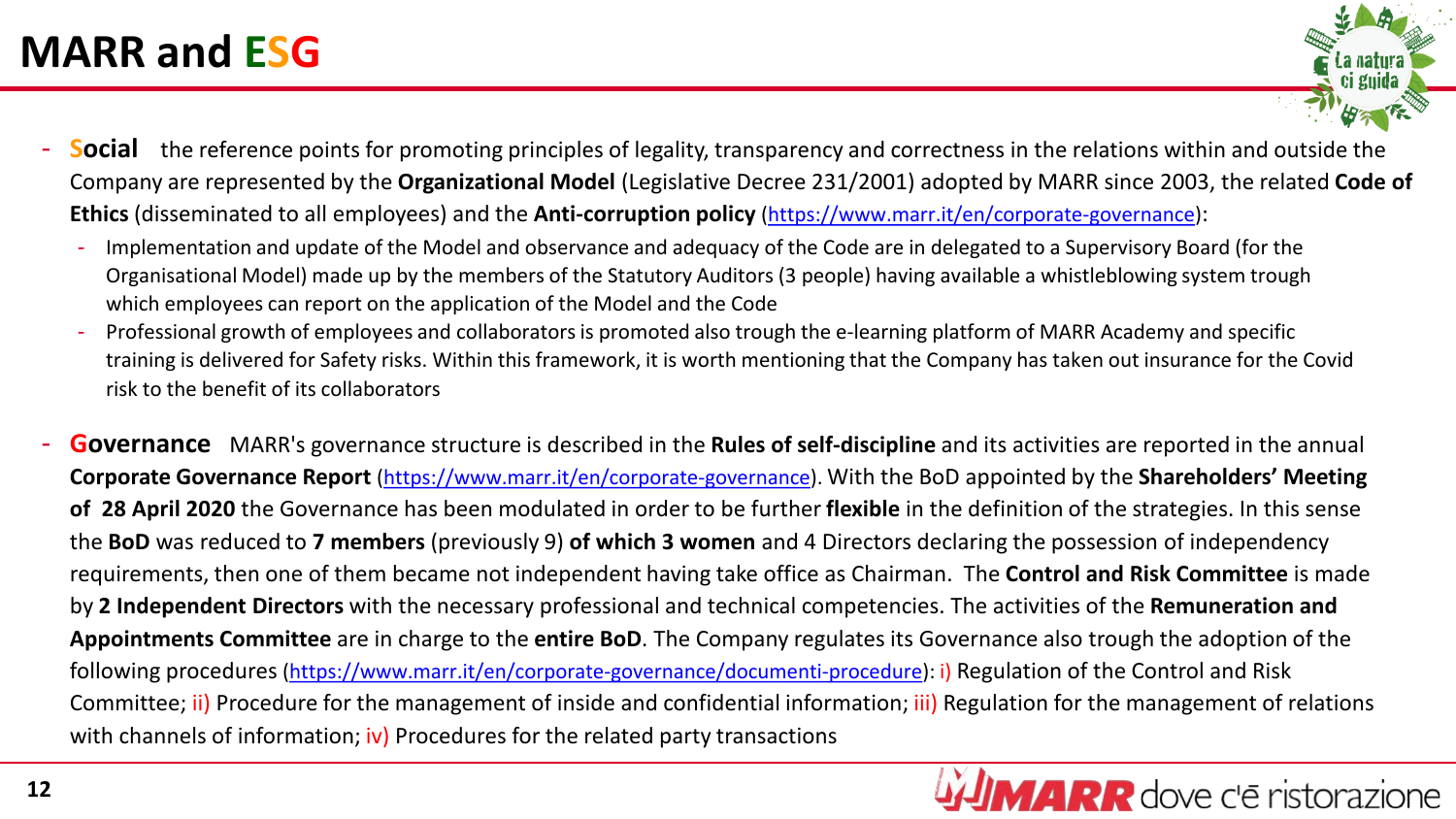- The positivity of the third quarter significantly improves the progressive results as at 30 September 2020 compared to the end of the first half
- In the summer quarter MARR shows a recovery higher than that recorded by the market with the consequent increase of its market share
- The Customer remains at the center of MARR's daily commitment with the awareness that the difficult situation generated by the Covid-19 pandemic is in any case temporary and transitory
- The second pandemic wave is expected to temporarily interrupt the recovery started in 3Q last. In this sense the medium-long term prospects remain unchanged in the expectation that the Out-of-Home food consumption, combined with Italy's tourist vocation, will once again be rewarded by the recovery of flows and consequently by consumption